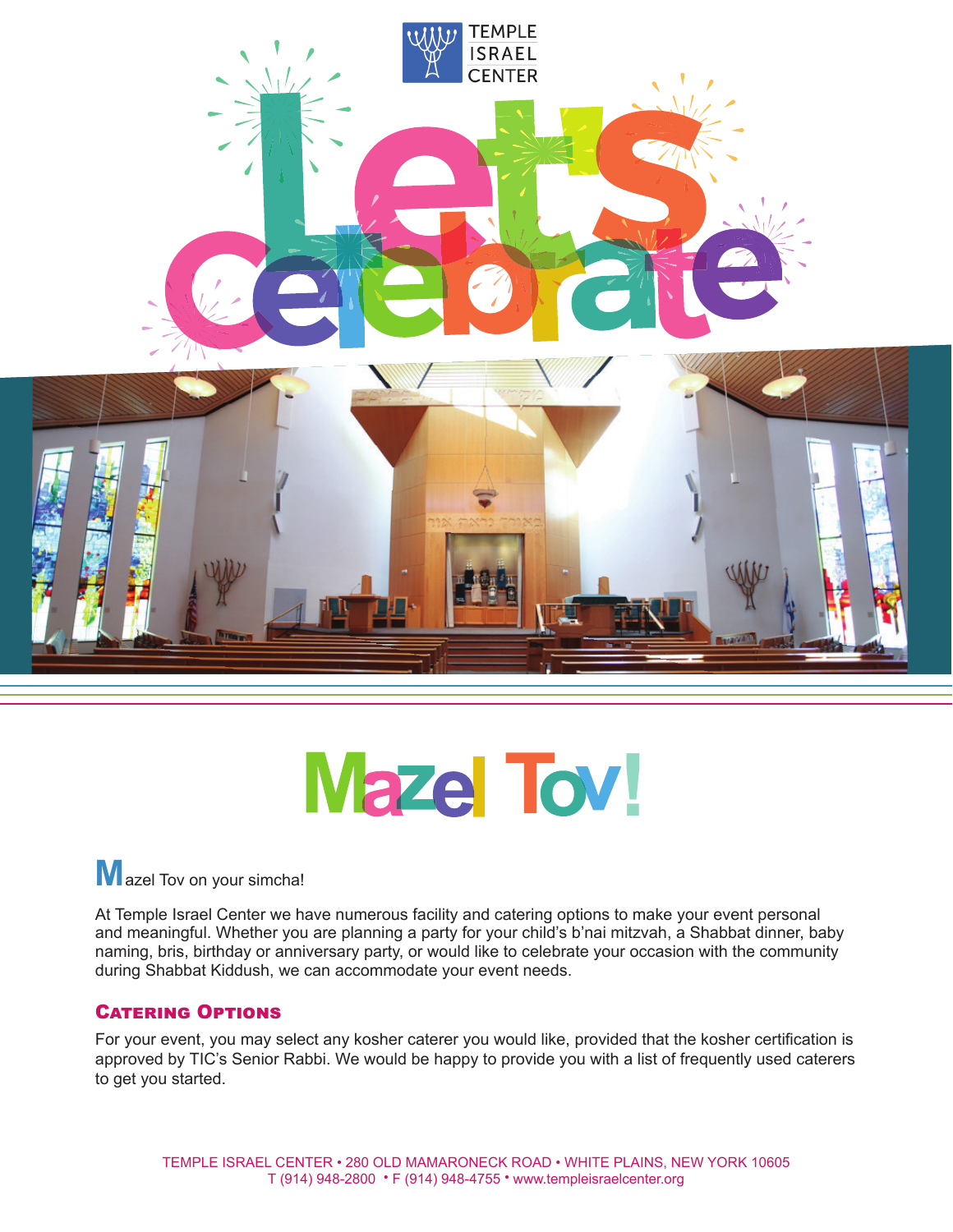## SPONSORING KIDDUSH

Kiddush sponsorship after Shabbat services is a wonderful way to celebrate with our community. There are two levels of Kiddush sponsorship: For a donation of \$360 to the Temple Israel Center Kiddush Fund, you will be honored as a Sponsor of the Shabbat Kiddush. For a donation of \$180, you will be honored as a Participant in the Shabbat Kiddush. In appreciation of your support of Kiddush, Sponsors and Participants contributing to the Kiddush Fund will be acknowledged from the bimah and in the written Shabbat announcements.

## KIDDUSH OPTIONS

TIC offers two types of kiddushes with the option to customize them: the Standard Kiddush and the Fully Catered Kiddush. All food and beverages must be supplied by a caterer approved by TIC.

**STANDARD KIDDUSH—**The standard TIC Shabbat Kiddush consists of a light lunch of several cold food offerings and beverages, which TIC provides and arranges through a caterer. For all kiddush events the charge for each non-member guest is \$10.00. There is no other additional charge for a Standard Kiddush unless the typical weekly order is increased. You can also choose to upgrade the standard kiddush and order additional food. This will be an additional cost, which is priced by the caterer a la carte, and paid for by the congregant.

Typical foods for a Standard Kiddush include:

- Tuna salad
- Egg salad
- Pasta salads
- Green salad and dressings
- Assortment of cookies and cakes
- Assortment of breads and rolls
- Coffee, tea, soda
- Grape juice/wine, challah and scotch for Kiddush table

*We want to ensure that there is enough food for everyone to enjoy, so it is important to provide TIC*  with a realistic count of guests for food orders. Please submit a final guest count to TIC at least *one week prior to the event.*

**FULLY CATERED KIDDUSH—**This Kiddush option is intended for those who wish to design their own kiddush. In this case, you will make arrangements directly with your caterer who will provide and be responsible for food and beverages, wait staff, room set-up, and clean up, while keeping TIC apprised of the details, all of which are subject to the approval of TIC.

## RESERVED TABLES DURING KIDDUSH

TIC provides each b'nai mitzvah family with four round tables for reserved seating during Kiddush.

## EXTENDING A KIDDUSH, PERSONALIZED CELEBRATIONS, AND MUSIC

If you would like to extend the duration of a Standard Kiddush beyond the typical 1-1/2 hours, you may do so as long as you give advance notice. If you are celebrating a b'nai mitzvah, ufruf, bris, baby naming, or other special event, it is understood that Kiddush is open to all congregants. The cost to extend the Kiddush is \$250.

If you choose to have *a capella* singers, they may start 30 minutes after the Kiddush begins, and if microphones are used, the sound level needs to be reasonable so that all TIC guests may enjoy the Kiddush.

We also request that any speeches, dancing, and other personalized elements of the family celebration start 60 minutes after Kiddush has begun.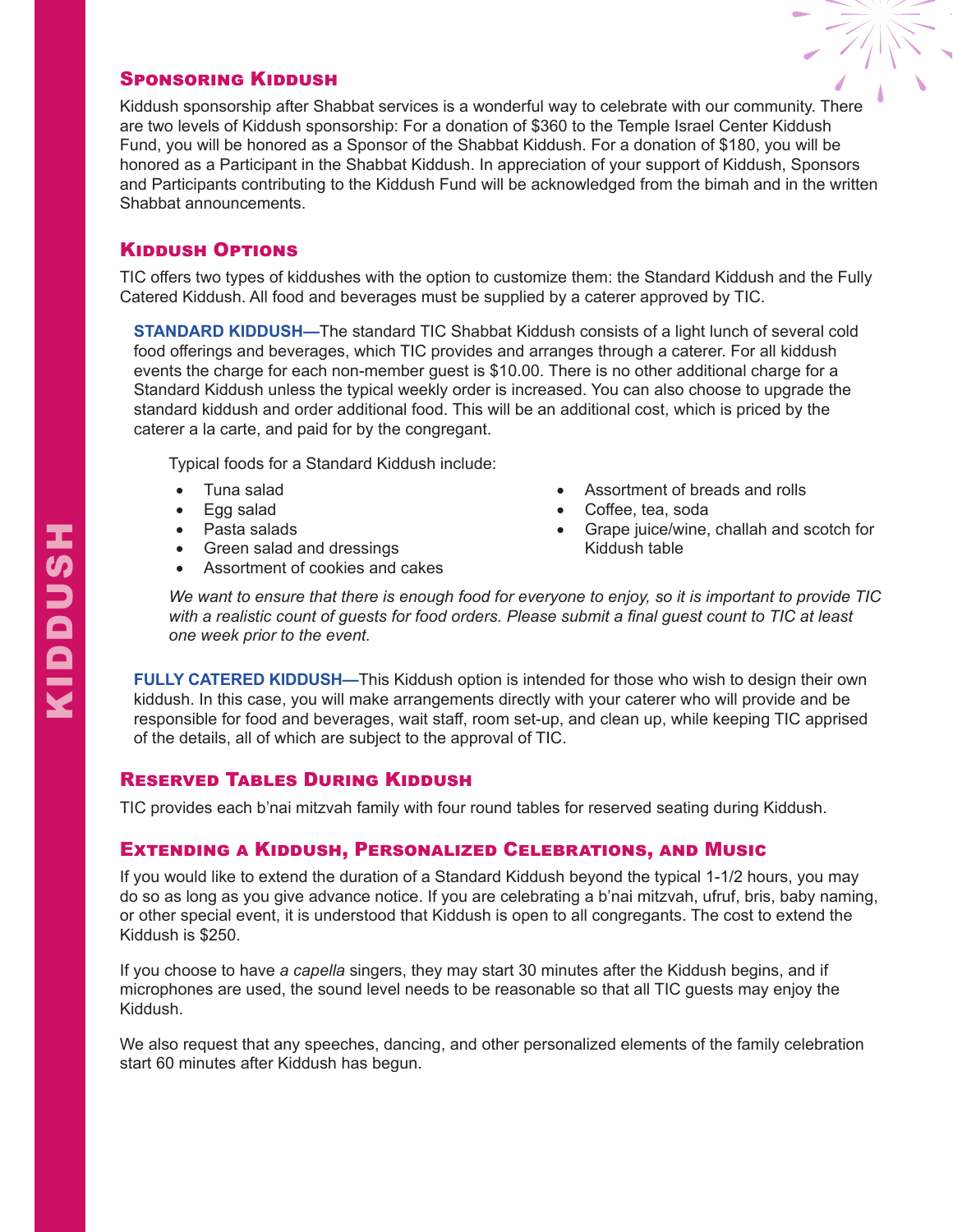#### DECORATIONS

TIC provides one floral arrangement on the sanctuary bimah for b'nai mitzvah celebrations. A second arrangement can be added at an additional cost.

Some families or individuals celebrating a simcha at TIC may choose to decorate the Kiddush tables with small flower or plant centerpieces, balloon arrangements, or other creative centerpieces, including personalized ones. We ask that centerpieces be of a reasonable size. If you wish, you can also arrange to have custom tablecloths. Custom tablecloths are ordered and arranged by the family. Decorations should be limited to tables and are your responsibility before, during, and after the event. Decorations must be brought to the synagogue by the Friday before the simcha and can be picked up from the synagogue after Shabbat ends on Saturday evening.

## KIDDUSH FOLLOWED BY A CATERED LUNCHEON AT TIC OR OFF-SITE

Those who have a private catered luncheon at TIC after a Shabbat morning simcha may open the doors to their private luncheon immediately following services so their guests can go directly to the luncheon. We recommend that the family hosting the luncheon remain with the TIC community at Kiddush for at least 15 minutes to receive good wishes from their fellow congregants. There will be no charge for extra guests for Kiddush because we assume your guests will go directly to your luncheon. Similarly, if you are hosting a luncheon off -site, there will be no charge for extra guests for Kiddush because we assume your guests will go directly to your luncheon. If you expect that your guests in either of these situations will remain for part of the Kiddush, please let TIC know so that TIC can arrange for a sufficient amount of food.

## EVENT ROOM RESERVATIONS: GUIDELINES AND PROCEDURES

#### **Request to Reserve Space**

All room requests will be considered by TIC only when a Room Reservation Application/Contract (available at the TIC office) has been signed and returned and a 50% deposit of the room rental fee and security guard costs have been made. Inquiries and discussions will be considered expressions of interest only and not a formal request to reserve a reception room. The room reservation fee will be considered nonrefundable except as provided for in these guidelines and policies. The remaining room rental fee and security guard cost must be paid three months prior to the event date.

#### **Security Deposit**

In addition to the deposit mentioned above, a \$500 security deposit is required upon signing the contract. This deposit will be refunded to the extent that there is no damage to the TIC facility. Patrons are responsible for any damages incurred to the premises beyond the amount of the security deposit.

#### **Reservation Priority**

B'nai Mitzvah families will have priority to reserve the Reception Rooms until 12 months before the event date. If no reservation has been made before the 12-month deadline, the reception halls will be available to both members and non-members for events.

#### **In the Case of Cancellation**

In the event you choose to cancel your contract with TIC, 75% of the room deposit will be returned to you and 25% will be retained by TIC. However, if you cancel your contract with TIC within three months of the event, TIC will retain the full deposit

#### **Outside Officiants**

Officiants for ritual events held at TIC require the approval of TIC's Senior Rabbi.

## ROOM RENTAL: CATERED EVENTS VERSUS DROP OFF EVENTS

A catered event is an event that lasts a maximum of 5 hours (except for Shabbat luncheon which should conclude by 3:00 pm) and is managed on site by a caterer throughout the event. A drop-off event is an event where a caterer drops off food before the event and TIC's custodial staff handles room set-up, service during the event, and clean up after the event.

Please refer to the pricing on the last page for applicable fees.

**HZ<br>EVENT** 

EVENT